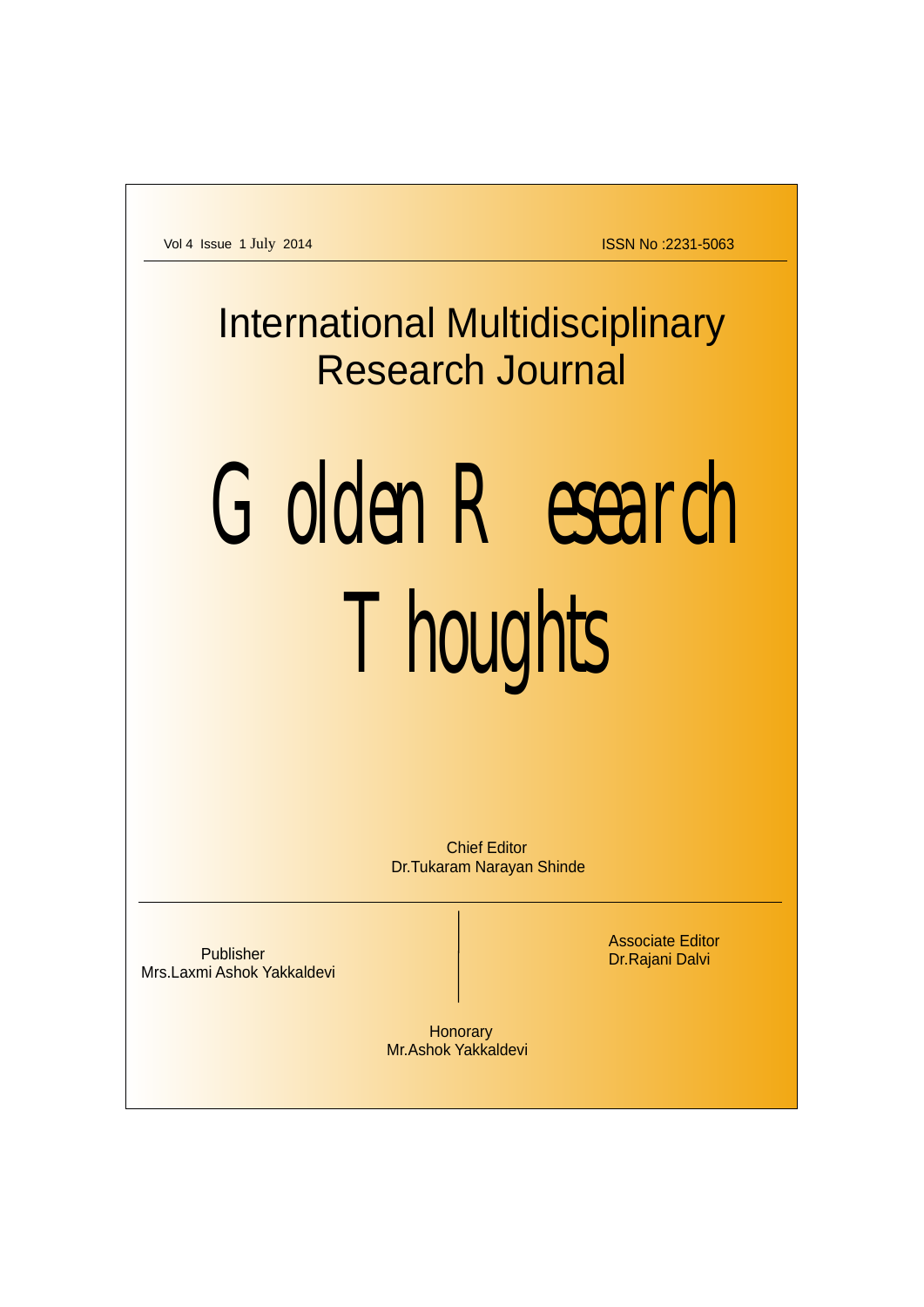## *Editorial Board*

## *International Advisory Board*

#### **Welcome to GRT**

#### **ISSN No.2231-5063**

Golden Research Thoughts Journal is a multidisciplinary research journal, published monthly in English, Hindi & Marathi Language. All research papers submitted to the journal will be double - blind peer reviewed referred by members of the editorial board.Readers will include investigator in universities, research institutes government and industry with research interest in the general subjects.

### **RNI MAHMUL/2011/38595**

**Address:-Ashok Yakkaldevi 258/34, Raviwar Peth, Solapur - 413 005 Maharashtra, India Cell : 9595 359 435, Ph No: 02172372010 Email: ayisrj@yahoo.in Website: www.aygrt.isrj.net**

R. R. Patil Head Geology Department Solapur University,Solapur

Rama Bhosale Prin. and Jt. Director Higher Education, Panvel

Salve R. N. Department of Sociology, Shivaji University,Kolhapur

Pratap Vyamktrao Naikwade ASP College Devrukh,Ratnagiri,MS India Ex - VC. Solapur University, Solapur Iresh Swami

Govind P. Shinde Bharati Vidyapeeth School of Distance Education Center, Navi Mumbai

Chakane Sanjay Dnyaneshwar Arts, Science & Commerce College, Indapur, Pune

Awadhesh Kumar Shirotriya Secretary,Play India Play,Meerut(U.P.) N.S. Dhaygude Ex. Prin. Dayanand College, Solapur

Narendra Kadu Jt. Director Higher Education, Pune

K. M. Bhandarkar Praful Patel College of Education, Gondia

Sonal Singh Vikram University, Ujjain

Maj. S. Bakhtiar Choudhary Director,Hyderabad AP India.

S.Parvathi Devi

Ph.D.-University of Allahabad

Sonal Singh, Vikram University, Ujjain Rajendra Shendge Director, B.C.U.D. Solapur University, Solapur

G. P. Patankar S. D. M. Degree College, Honavar, Karnataka Shaskiya Snatkottar Mahavidyalaya, Dhar Alka Darshan Shrivastava

R. R. Yalikar Director Managment Institute, Solapur

Umesh Rajderkar Head Humanities & Social Science YCMOU,Nashik

 S. R. Pandya Head Education Dept. Mumbai University, Mumbai

Rahul Shriram Sudke Devi Ahilya Vishwavidyalaya, Indore

#### S.KANNAN

Annamalai University,TN

Satish Kumar Kalhotra Maulana Azad National Urdu University

Mohammad Hailat

Dept. of Mathematical Sciences, University of South Carolina Aiken

Abdullah Sabbagh Engineering Studies, Sydney

Ecaterina Patrascu Spiru Haret University, Bucharest

Loredana Bosca Spiru Haret University, Romania

Fabricio Moraes de Almeida Federal University of Rondonia, Brazil

George - Calin SERITAN Faculty of Philosophy and Socio-Political Sciences Al. I. Cuza University, Iasi

Hasan Baktir English Language and Literature Department, Kayseri

Ghayoor Abbas Chotana Dept of Chemistry, Lahore University of Management Sciences[PK]

Anna Maria Constantinovici AL. I. Cuza University, Romania

Horia Patrascu Spiru Haret University, Bucharest,Romania

Ilie Pintea, Spiru Haret University, Romania

Xiaohua Yang PhD, USA

#### ......More

Flávio de São Pedro Filho Federal University of Rondonia, Brazil

Kamani Perera Regional Center For Strategic Studies, Sri Lanka

Janaki Sinnasamy Librarian, University of Malaya

Romona Mihaila Spiru Haret University, Romania

Delia Serbescu Spiru Haret University, Bucharest, Romania

Anurag Misra DBS College, Kanpur

Titus PopPhD, Partium Christian University, Oradea,Romania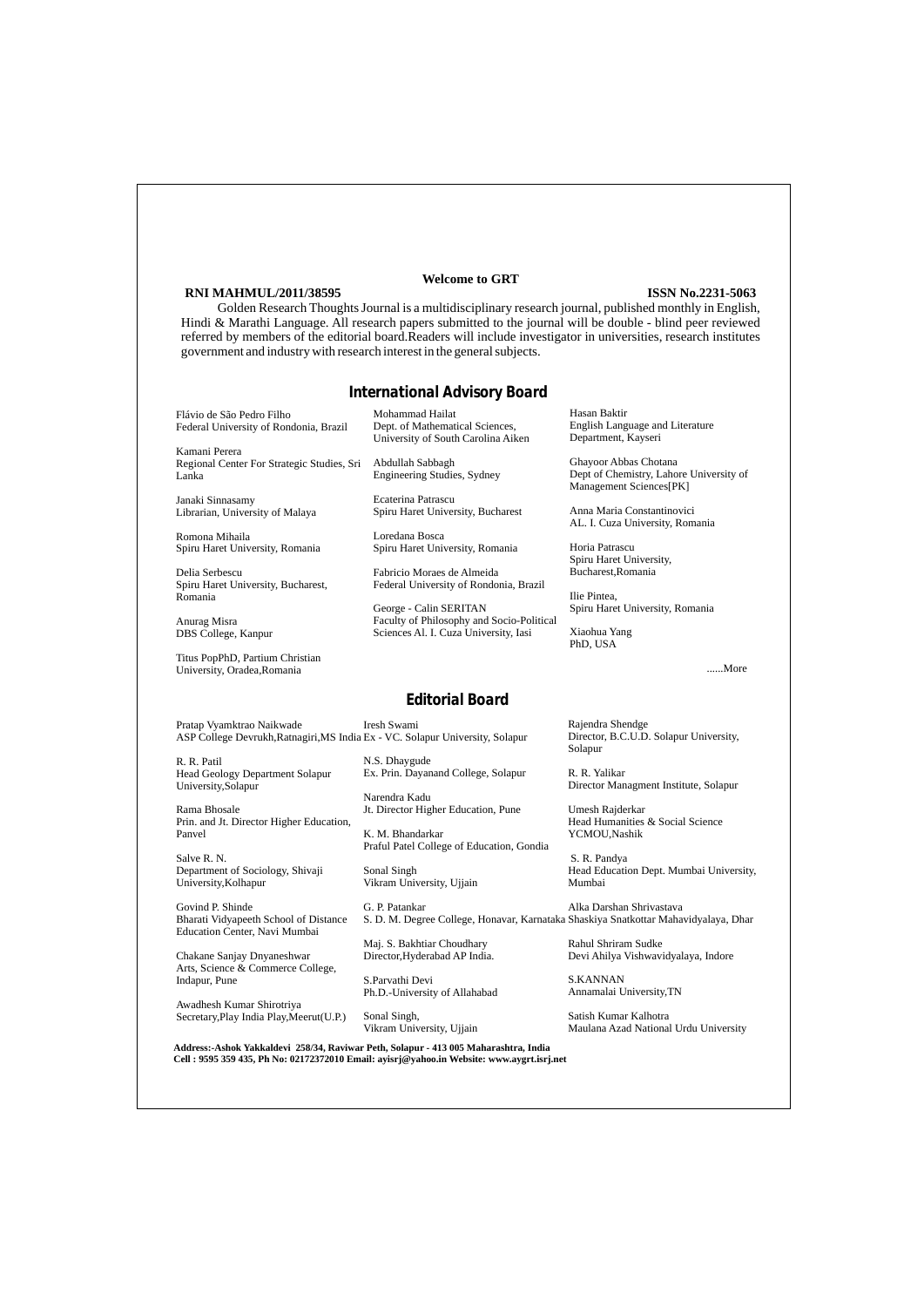Golden Research Thoughts ISSN 2231-5063 Impact Factor : 2.2052(UIF) Volume-4 | Issue-1 | July-2014 Available online at www.aygrt.isrj.ne[t](https://www.facebook.com/ashok.yakkaldevi.3)



## **THE REVOLT OF 1857 AND MAULVI FAZLE HAQ KHAIRABADI**

The advent of the East India Company led the breakdown of the Mughal Empire and most of the independent principalities, including the lion hearted Tipu Sultan and mighty Marathas. The crushing defeat of Daulat Rao Sindhia of Gwalior by the British forces under Lord Lake in the battle of Laswari in 1803 was the most significant and had far-reaching political consequences. It led to the British, an indirect control over Delhi through a commissioner and direct rule over suburb of Delhi and the entire north India. Eventually, the Muslim supremacy came to an end and the British began the policy of religious persecution and intolerance. The Christian missionaries and the Delhi College played the worst role in this regard. Not only the common people, but the intellectuals and even some of the Ulema began to convert into Christianity. Maulvi Imaduddin was converted to the Christianity and Maulvi Zakaullah and Deputy Nazir Ahmad came close to converting to Christianity.<sup>1</sup>

**Abstract:-**Maulvi Fazle Haq Khairabadi, a renowned scholar of Islamic learning, played the most active role in the Indian revolt of 1857. He also mobilised the Muslim masses through religious decrees to wage war against the British Government. It is also said that he had prepared a temporary constitution for the rebel Government of Delhi and was also a member of the military council, which was practically controlling all the rebel administration. After the re-occupation of Delhi by the British, Maulvi continued his anti-British activities by joining the revolutionaries of Lucknow and Awadh. In the last, Maulvi Khairabadi surrendered and after a short trial, he was transported to Andaman Islands for life imprisonment, where he died and buried.

**Keywords:**Maulvi Fazle Haq Khairabadi , Islamic learning , political consequences .

Under these circumstances the Ulema class of Muslim society raised its shout against the British system of administration. Shah Abdul Aziz (1746-1824), the *Muhaddith* (expert of the traditions of Prophet) of Delhi and the illustrious son of Shah Waliullah Dehlavi (1703-62), was the first to issue a fatwa or religious decree against the British in 1803 declaring that India had ceased to be a *Darul Islam* (Abode of Islam). This fatwa was a landmark in the history of India in general and in that Muslim of India in particular.<sup>2</sup>

#### **INTRODUCTION :-**

Responding over the fatwa of Shah Abdul Aziz, a lot of Muslim clerics practically waged the religious war or *Jihad* firstly against the Sikh oppressor Ranjit Singh, who was intolerant to Pathans of the Frontier area. Sayyed Ahmad Barelvi and Shah Mohammad Ismail and their fellow men were most prominent among the *Mujahideen*. They were defeated and most of them killed including Sayyed Ahmad Barelvi and Shah Mohammad Ismail. Afew years after their crushing defeat, they again began to array under their leaders, but this time the common enemy was the British Government.

After a few decades of this movement, the famous rebellion broke out in India in 1857. Meanwhile, the Muslims and particularly the Ulema had strengthened their position in the form of Wahabis and Faraizis. These Muslim religious people were having the utmost animosity with the British as they considered them one of the most dreaded enemy of their religion and nation. The rebellion of 1857 provided a fresh chance to the Ulema or Muslim *Mujahideen* to wage war against the British. There began the casual calls for *Jihad* or Holy War in almost all the places, to fatwa of Maulvi, to the display of the green flag in important rebel centres; all of which witness a certain type of enthusiasm in favour of the revolt of 1857. A Maulvi named Maulvi Fazle Haq Khairabadi, who joined the revolt a little later, was most active among the Maulvis. He made a war cry and mobilized the Muslims against the British. It is said that Maulvi Fazle Haq Khairabadi had also issued a famous fatwa to wage war against the British.

**Aijaz Ahmad , "THE REVOLT OF 1857 AND MAULVI FAZLE HAQ KHAIRABADI",** Golden Research Thoughts | Volume 4 | Issue 1 | July 2014 | Online & Print

#### **Aijaz Ahmad**

Associate Professor in History , YMD College, Nuh, Mewat, Haryana.

1

# **GRT**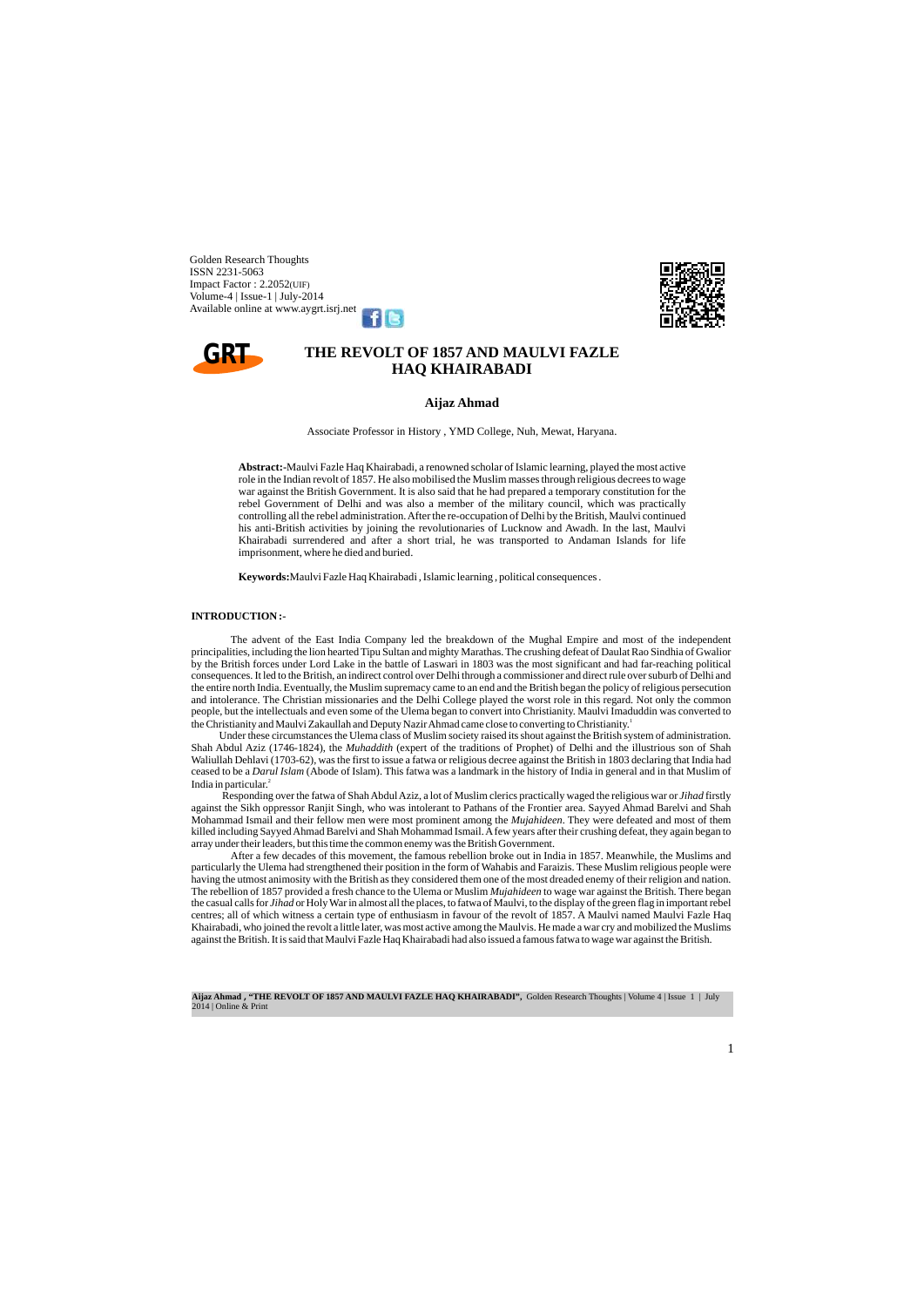Maulvi Fazle Haq Khairabadi (1797-1861) was born in Khairabad town of Sitapur district in Uttar Pradesh. His father Maulana Fazle Imam Khairabadi was the *Sadrus Sudoor*(Sub Judge in the Civil Court) of Delhi and later the Mufti of the Court. Maulvi Fazle Haq received his education in Islamic sciences from Shah Abdul Aziz, and his younger brother Shah Abdul Qadir and in rational sciences from his father. At the age of thirteen, he completed his education and engaged himself in teaching. Later, he joined the services of the British Government at the age of nineteen in 1816 and appointed the *Sar Rishtadar*(Chief of the Civil Court) in Delhi. $3$ 

#### **EARLYLIFE:**

Maulana Fazle Haq Khairabadi was a renowned philosopher, poet, religious scholar, but was most remembered as a freedom fighter. In 1831, Maulvi Khairabadi resigned from the Government job and spent most of his time in the scholarly work and in the midst of the intellectuals like Mirza Ghalib, Mufti Sadruddin Azurda and Mughal Emperor Bahadur Shah Zafar. Due to Islamic, rational and poetic excellence, Maulvi Khairabadi was especially very close to the court of Mughal Emperor Bahadur Shah Zafar. Soon after his resignation from the services of the British Government, Maulvi Khairabadi got an opportunity to serve the Nawab of Jhajjar. Emperor expressed his deep sorrow, when Maulvi Khairabadi decided to join the services of Nawab of Jhajjar. Emperor said, "Since you are ready to leave, I have no choice but approve of your departure. But, Allah Knows well that it is extremely difficult for me to utter the word 'Good-Bye'."<sup>5</sup>

In 1824, Maulvi Khairabadi engaged in the religious controversy over the book *"Taqviatul Iman"* by Maulana Shah Ismail and an open debate was organized in the Jama Masjid Delhi. Maulvi bitterly criticized Maulana Ismail and issued a fatwa of Kufr (Infidelity) over him. His fatwa is known as *"Tahqiqul Fatwa Fibtaluttaghwa"*. The controversy over Maulana Ismail and his book created factionalism among the Ulema of Delhi as well as Muslim intellectuals. It led a deep rooted impact and personal hatred and during the first half of the twentieth century, it led to the formal division of the Muslim society into two halves. This division ultimately crushed the power and prestige of the Ulema and they never did a marvelous job as they performed during the revolt of 1857.

In 1840, on the death of Nawab of Jhajjar, Maulvi Khairabadi went Alwar and later to Saharanpur and Tonk, in search of jobs. Eventually, Maulvi went Rampur, when Nawab Mohammad Sayeed Khan ascended the throne in 1846. At Rampur, Maulvi Khairabadi worked as translator, tutor and officer over civil and criminal matters. In a very short period of one year Maulvi Khairabadi left for Lucknow in 1847, when Nawab Wajid Ali Shah became the ruler of Awadh kingdom. He was appointed as the *Sadrus Sudoor* and *Mohtamim-i-Huzoor-i-Tehsil* (official in charge of a tehsil). Maulvi played very important role in the day-today administration of Awadh.<sup>6</sup>

During his services in Lucknow, Maulvi Khairabadi saw the crucial moments of 1855, when about 269 Muslims were brutally massacred while offering prayer in the Hanuman Garhi of Ayodhya. It is said that the famous temple Hanuman Garhi was built on the site of a mosque built by Emperor Babar. In the resistance, the Muslims including Ulema decided to offer prayer on that place, but they were all massacred by Hindus of that area. This massacre led to a movement and some of the Ulema issued a fatwa for *Jihad* against this massacre. Maulvi Ameer Ali was the main leader of this movement. Over the advance of the Muslim *Mujahideen* at Ayodhya, the force of Nawab Wajid Ali Shah commanded by European officers killed the Maulvi and dispersed his followers. Eventually a four member coordination committee was formed and Maulvi Khairabadi was one of them.<sup>7</sup>

In 1856, after the annexation of Awadh by the British Government, Maulvi Khairabadi went Alwar on the invitation of Raja Vinay Singh. He continued his services in the Alwar state on different posts for about one and half years. He returned to Delhi in August 1857, when rebellion broke out in all over north India. $^8$ 

Maulvi Abdul Haque Khairabadi played the most significant part in the revolt of 1857. During his stay in Delhi for about one and a half month, he did a lot in this crucial phase of the uprising. Munshi Jeevan Lal in his Roznamcha says that on the 16th of August, 1857, Maulvi Fazle Haque attended the audience. He presented a *Nazar* of a gold *mohur* (coin), and conversed with the Emperor Bahadur Shah Zafar on the ongoing situations related to the war and the administration.<sup>9</sup>

 It is also said that Maulvi Khairabadi requested to the Emperor for raising the grants of the *Mujahideen*, but the Emperor excused for the empty treasury. In order to tackle the financial crisis, Maulvi Khairabadi, with the permission of the Emperor, appointed the brother of his son-in-law Mir Nawab as the governor of Delhi and his son Maulvi Abdul Haque Khairabadi as the collector of Gurgaon. $^{10}$ 

It is also said that Maulvi Khairabadi prepared a constitution to run the administration based on a council of six military and four civilian men. Unfortunately not a single copy of the draft is available, but almost all the biographers of Maulvi repeatedly claim of his drafting the constitution. If the claim of the biographers is accepted then there is no doubt to say that his draft of the first constitution of independent India based on the principles of democracy and constitutional monarchy. Regardless to say that Maulvi Khairabadi played most important role in the governing body of the revolutionary Government. Maulvi Khairabadi himself was one of the members of the administrative council or governing body, which was running under Mughal Emperor Bahadur Shah Zafar during the uprising of  $1857$ .<sup>11</sup>

. **The Revolt Of 1857 And Maulvi Fazle Haq Khairabadi**

#### **ROLE IN THE REVOLTAND FATWAOFJIHAD:**

 Maulvi Khairabadi also issued a fatwa against the British to rouse the religious sentiments of the Muslims against the British. It is said that Maulvi issued the fatwa of *Jihad* following the strategy of General Bakht Khan. On the request of General Bakht Khan, Maulana Fazle Haque Khairabadi prepared the fatwa that was signed and sealed by many reputed theologians of that time. In regards to the religious decree or fatwa, one could find that it was of published in the contemporary newspaper *Sadiqul*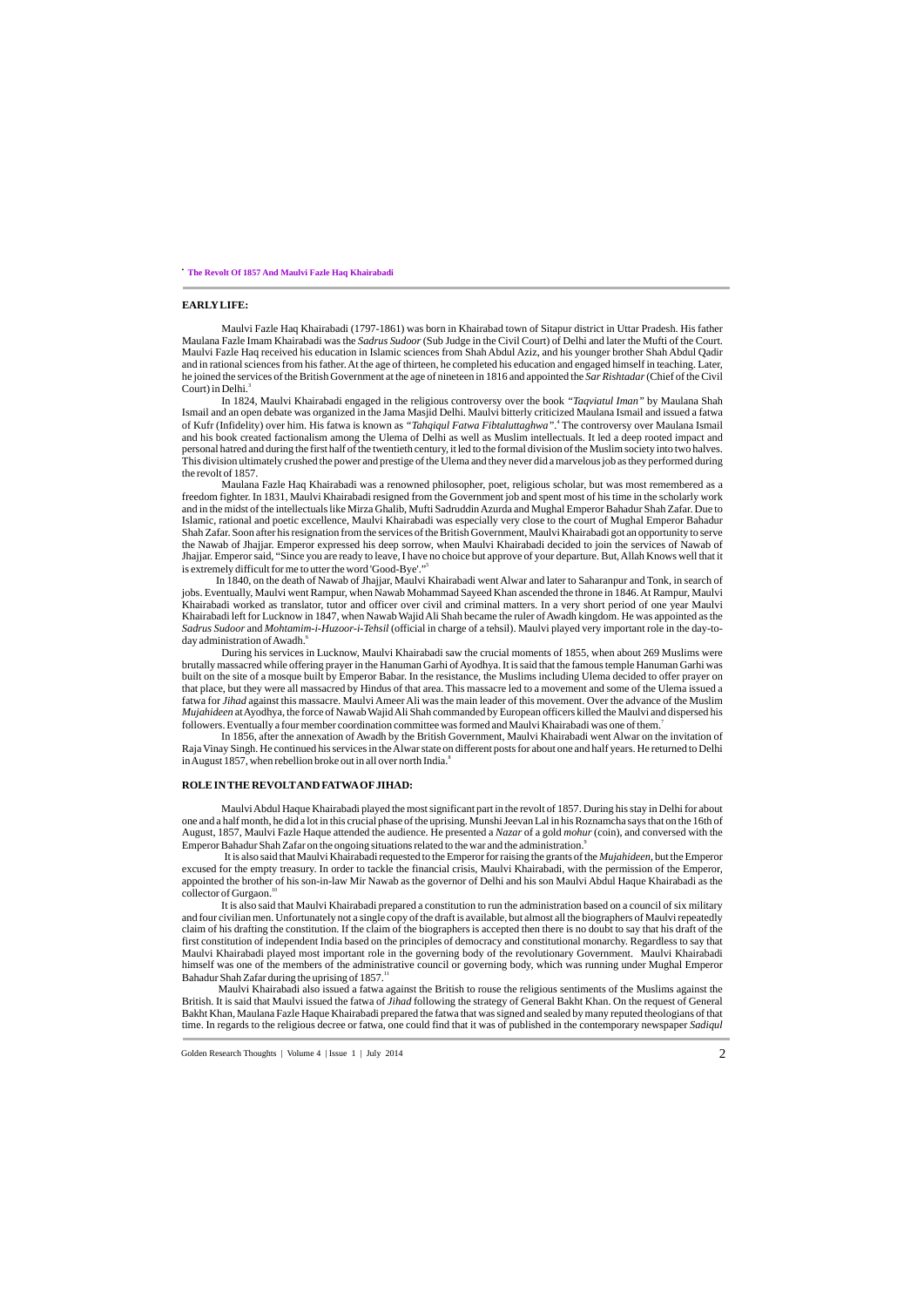**Question:**What the Muslim Ulema says when the Englishmen are about to attack on Delhi and having an intention to destroy the followers of Islam and their wealth? In these situations, the *Jihad* is the duty (*Farz*) to the inhabitants of this city or not? In case of being it the duty, then whether it is compulsory duty (*Farz-ul-Ain*) or not? Whether the Jihad is the duty to those who are inhabitants of other cities and places or not?

Undoubtedly, this fatwa carried a far reaching effect on the Muslim population. It is also noteworthy that this fatwa was issued sometimes in the last decade of July. Surely, it was issued following the instruction of General Bakht Khan, who had arrived in Delhi in the beginning of this month. It is also well known that the fatwa was first published in the newspapers *Akhbaruz*  Zafar and Sadiqul Akhbar in its issues of 26<sup>th</sup> and 27<sup>th</sup> July 1857, and Maulvi Khirabadi was not arrived in Delhi at that time. It also must not be forgotten that the above mentioned fatwa bears no signature of Maulvi Khairabadi.<sup>13</sup>

From the above analysis, it becomes clear that the fatwa issued by Maulvi Khairabadi was of later period but it too was under the instructions of General Bakht Khan. Unfortunately, his fatwa bears no solid documentary proof except a few clauses mentioned by contemporary historians. Khushtar Noorani by quoting Maulvi Zakaullah, mentions that the fatwa of Maulvi Khairabadi bearing the words: "The *Jihad* on Muslims is compulsory as if infidels will be victorious, they would massacre the women and children of the Muslims." It was also quoted that, "If the English will be victorious, they would not only destroy the Timuri dynasty, but to the entire Muslims."<sup>14</sup>

**Answer:** In the current situations, the *Jihad* is the compulsory duty, and the submission (to the Almighty) is necessary for the inhabitants of this city. For this cause of the duty, the inhabitants of this city should have power to encounter and fight. In the presence of such a huge force and armament, the *Jihad* is no doubt compulsory for the inhabitants of this city and also to the people of the far-flung areas. If the inhabitants of this city keep themselves away from the encounter or show laziness, then the *Jihad*  would be their compulsory duty. The *Jihad* would be also the compulsory duty by Islamic law to all the inhabitants of the earth on the same pattern. The places, which are under the threat of murder and plunder, the Jihad would be the duty to the inhabitants on the condition of having the power and strength.

By comparing the matters and dates of both the fatwas, it might be concluded that the fatwa issued by Maulvi Khairabadi was different to that, which was published in the *Sadiqul Akhbar* newspaper. More interestingly, he was also not charged for any fatwa during his trial in the double bench of the military court in Lucknow. Without any doubt it could be said that the fatwa issued by Maulvi Khairabadi also aroused the sentiments of the Muslims, which led a far reaching affect. The popularity of the fatwa of Maulvi Khairabadi could be guessed that the Nawab of Tonk passed an order on 1<sup>st</sup> September 1857 and condemned the fatwa of *Jihad* against the British. Responding over the issue, his five hundred soldiers left the service of Tonk Nawab, Waziruddaula Nawab Mohammad Wazir Khan.<sup>15</sup>

After the occupation of Lucknow by the British, Begum Hazrat Mahal along with her revolutionary army left for Sitapur, the home district of Maulvi Khairabadi. Maulvi Khairabadi joined Begum Hazrat Mahal and accompanied her in the different places like Bundi, Kheri, Hargaon, Tambul, Sahupur and Darya. However, he returned to Khairabad following the declaration of a general amnesty by Queen Victoria. He met with Colonel Clark at Sabiha in Sitapur on 26th of December, before the end of the prosecution free period of 30th December 1858, as fixed by Queen Victoria in her proclamation.

Maulvi Khairabadi was sent in the custody of Deputy Commissioner on 30th December, and subsequently, arrested and sent to Lucknow in January 1859. His trial started in the court of Captain F.A.V. Thurburn. Captain Thurburn prepared the charge sheet and sent to the double bench military court of Lieutenant George Campbell, Judicial Commissioner Awadh, and Major Barrow, the Commissioner Khairabad Division. After a proper investigation, hearing and witness, they charged Maulvi Khairabadi as follows:<sup>18</sup>

. **The Revolt Of 1857 And Maulvi Fazle Haq Khairabadi**

Akhbar in its issues and 27<sup>th</sup> July 1857. On this decree of *Jihad*, 35 Ulema including Chief Qazi signed and sealed. In this decree, there was, firstly, a question and later there was the answer by the clerics who signed the decree. The decree is as follows:

#### **TRIALAND IMPRISONMENT:**

On 20<sup>th</sup> September 1857, Delhi was re-occupied by the British. It followed a large scale massacre of the people and particularly Muslims suffered the most. The people began to run in the darkness of night by leaving their home and hearths of Delhi. Maulvi Khairabadi along with his family also left his abode in Delhi on 24<sup>th</sup> of September and reached Alwar, where he left his children and moved towards Khairabad in December 1857. He reached his ancestral home Khairabad after two months tedious journey.<sup>16</sup>

1.He was the leader in the revolutionary government during 1857-58, and instigated the people of Delhi, Awadh and other areas to revolt and murder.

2.In May 1858, he actively participated the meeting of Mammu Khan, revolutionary leader of Bundi, and in the intention to murder he issued a religious decree.

3.In May 1858, he instigated the people of Bundi to kill a government servant Abdul Hakim.

Maulvi Khairabadi outrightly refuted all the allegations made by the court. However, ultimately, on 4<sup>th</sup> March 1859, the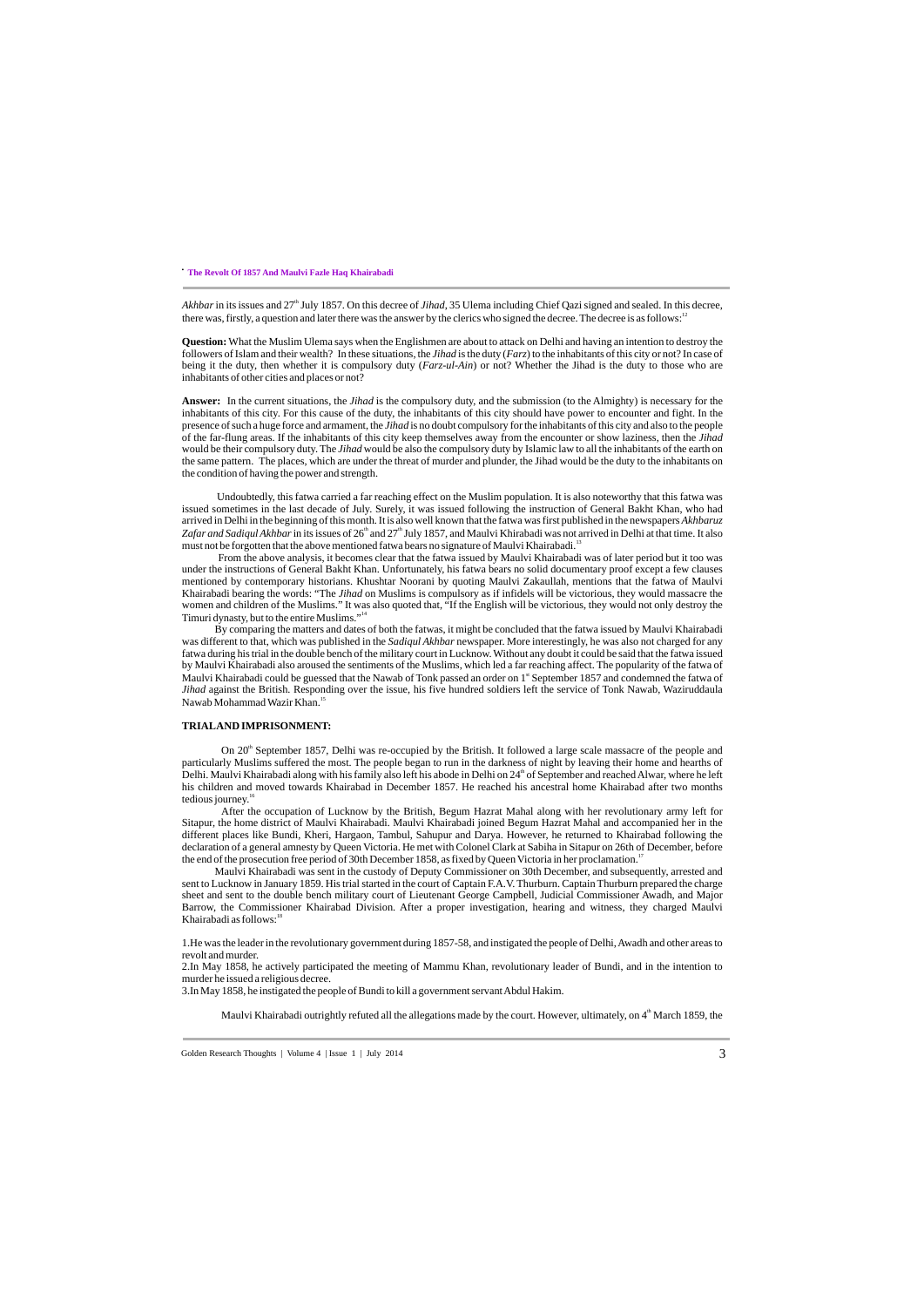court declared him traitor and sentenced him for transportation to Andaman (Kala Pani) and also ordered for confiscation of his property. During his trial Maulvi Khairabadi constantly tried a lot to prove him innocent and told to the court that he was never against the British and being charged for the remorse of another person of the same name. The revolutionary Fazle Haque was extehsildar of Bareilly, who was active during the revolt of 1857.<sup>15</sup>

Even after getting the punishment, Maulvi Khairabadi did not lose courage and continued the process of release. In this regard he made his appeal to the governor-general but unfortunately his appeal was instantly rejected. From Lucknow, he was sent to Calcutta and thereafter Andaman Islands by a ship known as "Fire Queen". He reached Port Blair on 8th October 1859. From the Andaman Islands, Maulvi Khairabadi wrote a mercy appeal of his release to the Secretary of State for India.<sup>21</sup>

During his trial, Maulvi Khairabadi also told to the court that, "I was in the service Maharaja of Alwar. I stayed there for the five years and remained with him at the beginning of the revolt. I stayed in Alwar until one month after Raja Vinay Singh's death. I left Alwar in the month of August and moved to Delhi, where I stayed for fifteen days and then returned back to Alwar. I left my family members in Alwar and went to Khairabad in September 1857. I stayed at my house and neither joined anyone's service, nor met to the rebels."<sup>20</sup> In spite of the repeated supplication of innocence of Maulvi Khairabadi, his luck could not favour him.

 In his appeal to the Secretary of State, Maulvi Khairabadi said, "I don't go into detail, I only draw your kind attention towards the decision of special commissioner and my applications to the Government of India; these will decide that how the law and proclamation of Her Excellency (Queen Victoria) has been flouted in my trial, proving me guilty and thereafter giving the decision of punishment." Maulvi Khairabadi further said in his application, "Her Excellency had fixed the last date of December 1858. I surrendered before the higher military officer of Sitapur before the fixed date and also sought the benefit certificate. Thereafter, I returned to Khairabad and given two applications in the office of the Deputy Commissioner. In January 1859, I was arrested and brought to Lucknow. Here, a case was filed and the decision was given against me."<sup>22</sup>

The Secretary forwarded his request to the Chief Judicial Commissioner of Awadh. Nevertheless, the Awadh Chief Judicial Commissioner by rejecting his request strongly condemned the process of leniency in the matter of Maulvi Fazle Haque Khairabadi. Failing from all the hopes of release Maulvi Khairabadi remained in the Islands until his death. After one year, 10 months and 13 days imprisonment, Maulyi Khairabadi passed away on 20th August 1861. He was buried in the same Island.<sup>2</sup>

Shamim Tariq mentions that Maulvi Shamsul Haq, the illustrious son of Maulvi Khairabadi, tried his level best to prove him innocent. Eventually, he became successful in his efforts as the British Government freed Maulvi Khairabadi. Maulvi Shamsul Haq moved to Andaman to get his father released from the prison and the transportation, but when he reached to the prison, he saw a funeral procession was moving towards a nearby graveyard. When he enquired he found that it was the funeral procession his father, who had freed himself not only from the prison, but from the bondage of slavery and the world.<sup>24</sup>

During his stay in prison, Maulvi Khairabadi met some of the Ulema like Mufti Inayatullah Kakorvi, Mufti Mazhar Karim Daryabadi, etc., who were already in the prison. They all impressed with each other's authority. Maulvi Khairabadi wrote three classic books in Arabic in the prison titled *"Al Sauratul Hindiya", "Qasida Hamzia"* and *"Qasida Dalia"*. These are fine source of knowledge regarding the Indian revolt of 1857 and the conditions of prisoners in the Andaman Islands. These books are the best writings on the topic of Indian uprising by any Indian Islamic scholar. These books, particularly, deal with the sociopolitical conditions of that time, the cruelties committed by the British on Indian population and also British plan to convert Indian people into Christinaity.<sup>25</sup>

 *Al Sauratul Hindiya* is a book written by Maulvi Fazle Haque Khairabadi, deals with the whole period of the revolt starting from the beginning of the revolt to the time of his imprisonment in Andaman Islands. He covers all aspects of the revolt, including causes, progress and consequences of the revolt of 1857. He starts the writing, "....... this is the book of a broken hearted, looser, despairing and distressed person...." He further says that he was suffering such a hardship, which nobody could even imagine.<sup>26</sup>

In his book *Al Sauratul Hindiya*, Maulvi Khairabadi openly clears the intention of the British that they had the intention to Christianise the inhabitants of all over India, whether they were rich or poor, high or low, residents or traveler, city people or villager. He also mentions the mixing of swine and cow fat on the cartridges in this regard. Maulvi also throws light over the weak leadership of the revolt. Although, he was having the cordial relations with the Emperor Bahadur Shah Zafar, Maulvi Khairabadi branded him inefficient, weak and totally dependent upon his wife Zeenat Mahal and his Wazir Hakim Ahsanullah. He also criticized the princes for their inability to command the rebel Sepoys and other revolutionaries.<sup>27</sup>

 Maulvi Khairabadi also mentions the anarchy in the sepoys and criticized them from deviating from their aim because of the lust of money and women. Maulvi Khairabadi also criticised those sepoys who had left the battlefield and returned to their homes in lack of salary and proper wages. He was equally against both the Hindus and Muslims who were supporting the British forces at the time of crisis. Maulvi praises the *Mujahideen* that after getting the fatwas of Jihad, they flocked in the city from different parts of the country to fight against the British.<sup>2</sup>

## . **The Revolt Of 1857 And Maulvi Fazle Haq Khairabadi**

#### **His Commentary over the Revolt:**

 Maulvi Khairabadi, in his*Al Sauratul Hindiya*, also throws light on the plight of the city after its re-occupation by the British. He says that the British, after arresting the Emperor, killed his sons and presented their heads to the Emperor. Most of the peoples were killed, including the kinsmen of the Emperor. He explains that only those people survived, who left their abode in the darkness of the night. While complaining the extreme hardships of the people, Maulvi Khairabadi says that it was exactly the scene of doomsday, where everybody would have to save his life and not even caring for their relatives. He says that the position of the fugitives further worsened as the neighbouring Jats were openly permitted to murder the fugitives and travelers and loot and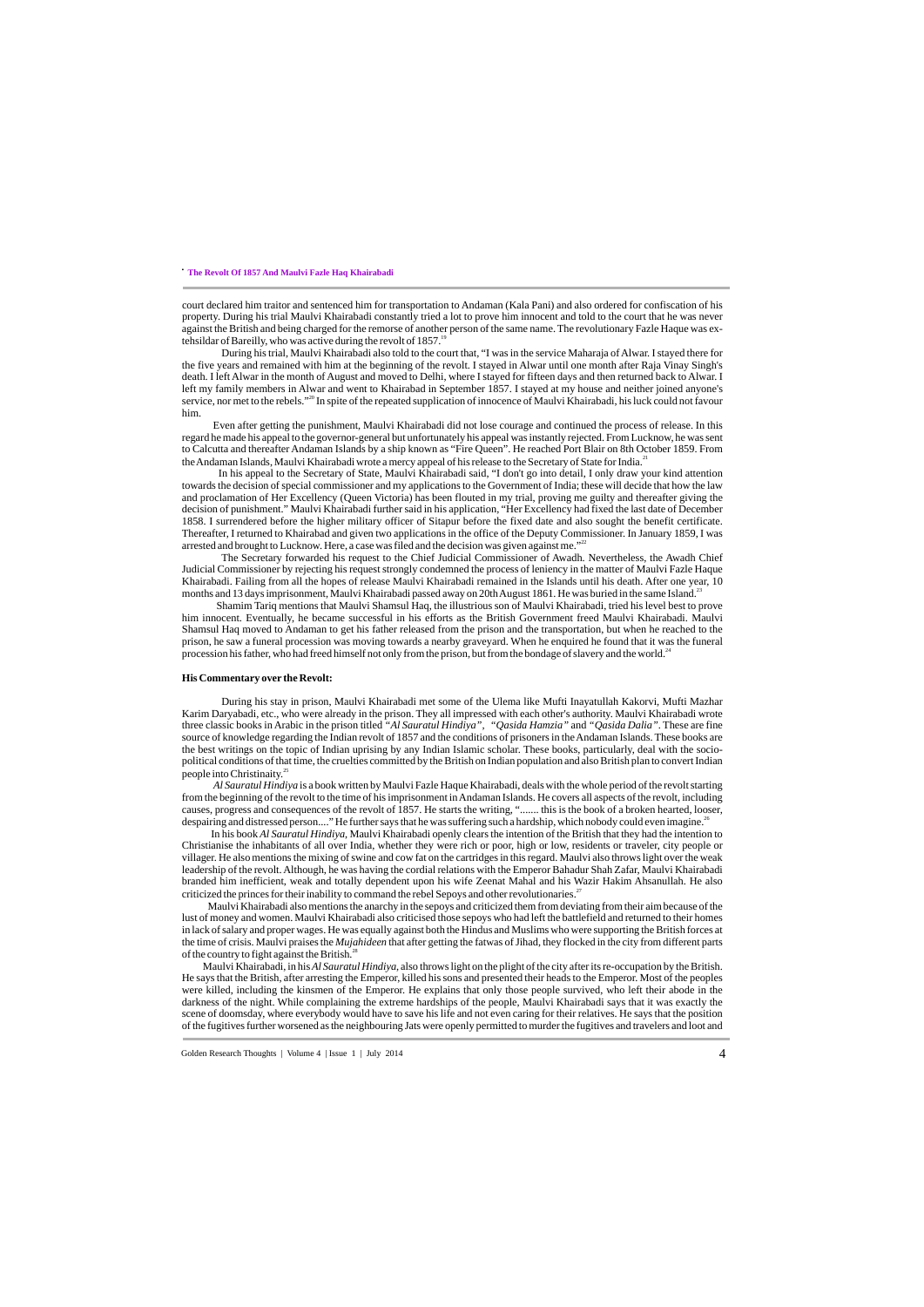In his book *Qasida Hamzia,* Maulana Khairabadi mentions his distress and sufferings during his imprisonment in the Islands of Andaman and Nikobar. Maulvi Khairabadi starts saying, "The fire blown from my heart to the ribs." While criticizing Queen Victoria, Maulvi Khairabadi says that he was victimized due to the betrayal of a woman. He says that the treachery of the women is well known. He continued that by believing the reality of the proclamation, most of the people returned to their homes and he was one of them. He throws light upon the severity of the after effects of the revolt that the British had killed both guilty and innocents; the blood flowed like spring erupted from the ground. The mosques and Wards were dismantled and it seems that there was no building at all. $30$ 

In his *Qasida Hamzia*, Maulana Khairabadi also expressed his deep sorrow over not participating him in the Jihad against the British. He admits that, although, he tried his level best to arouse the religious sentiments of the Muslims against the British but he could not fight on the battlefield. Maulvi Khairabadi prayed Allah to forgive his shortcomings. He also prayed Allah to release him from burdensome captivity of the British in the Andaman Islands.<sup>31</sup>

 Maulana Khairabadi's another work *Qasida Dalia* is also equally important for historical as well as literary point of view. In this book, Maulvi Khairabadi starts writing, "O beloved (death), come to a patient, whose illness is so severe and reached such a deadly position that even the enemy began to inquire about his health." About the religious conversion, Maulvi says that the British firstly intended to Christianise the groups of Muslims and idol worshippers; most of the people refused, some made the distance and few accursed accepted their offer. About his imprisonment, Maulvi says that he returned home believing the false promise of a lady infidel. He further says that his companions also followed the same, but the British imprisoned only himself. He says that how his release could be possible when his enemy was a tyrant, bad spirited and was even the denial of God. In the last, Maulvi Khairabadi requests to the prophet to commend before Allah to relieve him from banishment and imprisonment of loneliness.<sup>32</sup>

#### **CONCLUSIONS:**

As a spiritual leader, Maulvi Fazle Haq Khairabadi was generally known in the entire north India, but remained in the controversy due to his sentimental nature, hasty decisions and issuing many of the fatwas both against the British and his coreligionists. He was fond of luxurious style of living and many times changed his jobs accordingly. He was not the pro-British but also not their defiant and it becomes confirmed by his services to the most loyal Raja Vinay Singh of Alwar, who always tried his level best to crush the rebellion. After the death of Maharaja Vinay Singh, he turned anti-British and began to arouse the Muslim masses in the name of the religion. He became successful in this regard and thousands of *Mujahideen* flocked to the imperial city of Delhi to fight against the British. His fatwa of *Jihad* and mobilizing efforts prepared the people to fight against the British and sacrifice their lives. However, it must not be forgotten that Maulvi Khairabadi never fought on the battlefield, but efficiently managed the system of warfare and administration.

. **The Revolt Of 1857 And Maulvi Fazle Haq Khairabadi**

#### plunder to their property.<sup>29</sup>

After the re-occupation of Delhi, he left the city and continued the same work of arousing the sentiments of Muslims against the British. It is well known that due to the scarcity of the funds, most of the sepoys left the battlefield and moved towards their homes. In these crucial situations, the *Mujahideen* mercenaries, who were fighting without salary and wages, were only hoping to continue the war of independence until their last breath. Maulvi Fazle Haque Khairabadi's efforts, in this regard, were appreciable.

After declaration of a general amnesty by Queen Victoria, Maulvi Khairabadi surrendered before the magistrate, but somehow, he could not be escaped and subsequently, imprisoned in the Andaman Islands. Certainly, he tried his level best to prove him innocent and thereafter release from the prison. He tried to justify that the crimes for which he was charged was committed by another Fazle Haque and he had been victimized. This was, undoubtedly, a stereotype manner and conception prevailed in the post rebellion era, when the British started the retribution after crushing the revolutionaries of the rebellion.

Not only Maulvi Khairabadi, but most of the prisoners of the rebellion applied the same excuses in proving themselves innocent. Even the symbol of rebellion, Emperor Bahadur Shah Zafar stated the same during his trial. Above all, Maulvi Khairabadi did an excellent job during the revolt and his participation carried a far reaching effect to the people of north India in general and Muslims in particular. He was a true patriot and lover of his motherland. His books written in the Andaman Islands prove that Maulvi Khairabadi was much worried about not openly fighting on the battlefield and for that he felt sorry with Allah. Undoubtedly, his role during the revolt of 1857 and his books are the testimony of his patriotism and devout for India.

#### **REFERENCES:**

#### 1.People's Democracy, Vol. XXXI, No. 26, July 1, 2007

2.W.W. Hunter has summarized the fatwa that "When infidel get hold of Muhammadan country and it become impossible for the Muslim of the country, and of the people of neighbouring district to drive them away or to retain reasonable hope of ever doing so, and the power of infidels increasing to such an extent that they can abolish or retain the ordinance of Islam according to their pleasure, and no one is strong enough to cease on the revenue of the country without the permission of infidels. And the Muslim inhabitant does no longer live so secure as before. Such a country is politically a Country of the Enemy (Darul Harb)." (Hunter ,W.W., The Indian Musalmans, London, 1876, p. 124)

3.Ahmad, Mohammad Masood, Jange Azadi me Maulvi Fazle Haq Khairabadi ka Kirdar, Malegaon, 2005, p. 2, see also Noorani, Khushtar, Maulvi Fazle Haque Khairabadi: Chand Unwanat, Delhi. 2011, pp. 18-19 (Hereafter cited as Khushtar Noorani)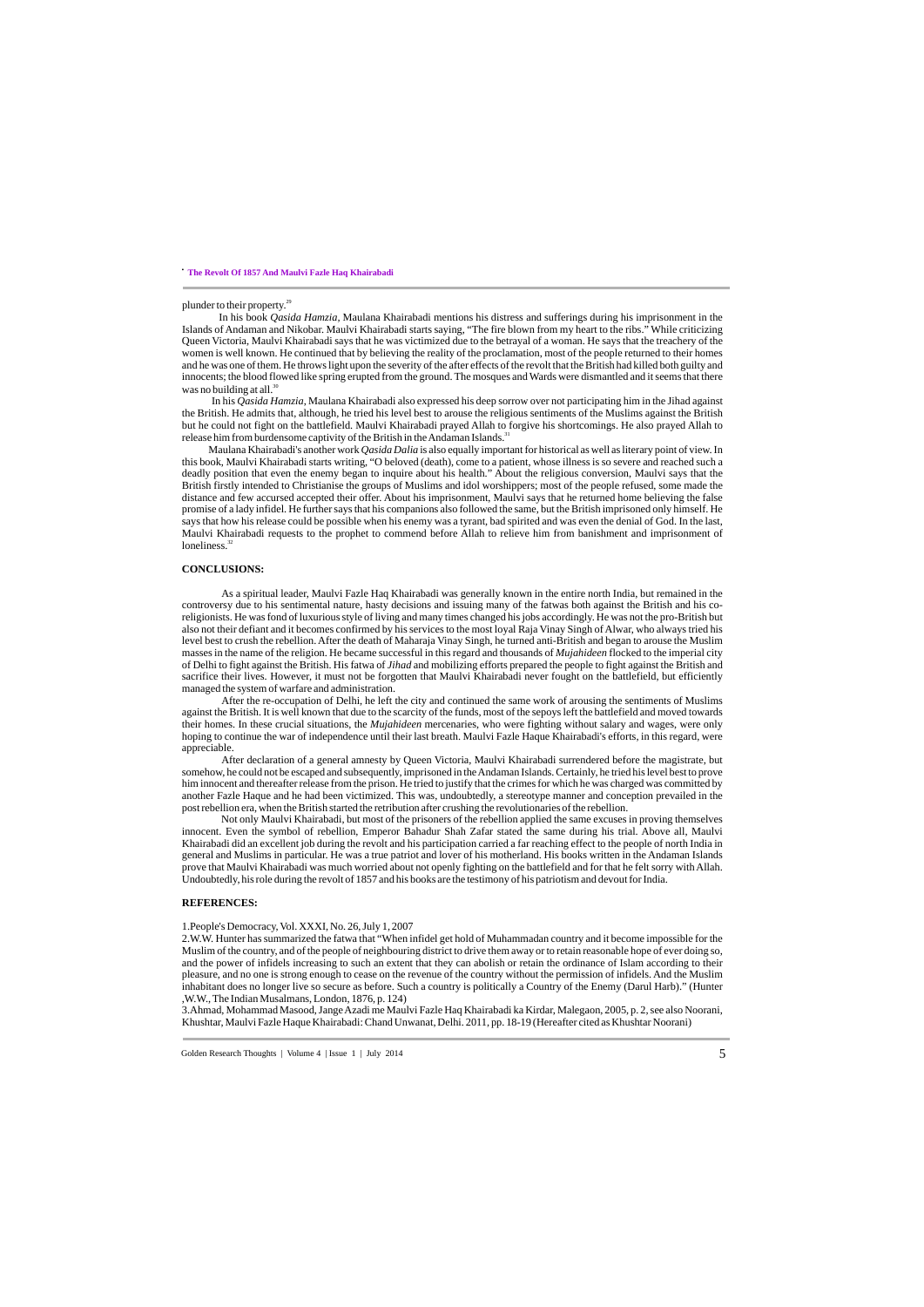4. Khushtar Noorani, pp. 10-20

5.Jaam-e-Noor, Delhi, August, 2007, p. 49

6.Khushtar Noorani, pp. 21-22

7.Ibid, pp. 22-23, Innes, McLeod, Lucknow & Oude in the Mutiny: ANarrative and a Study, London, 1895, pp. 58-59, (There was a religious fanaticism and strife in the city of Ayodhya near Faizabad. A Maulvi, named Ameer Ali, had started a story that the Hanuman Garhi, the great Hindu temple, had been built on the site of a Muslim mosque; having then collected a band of followers, he had attacked the temple, but had been repulsed by the Hindus who had flocked into its defence. The story was groundless, and was proved to be so by reference to the archives in Delhi; and a religious war would have ensued had not General Outram stepped in and insisted on the maintenance of law and order. The Maulvi, however, continued his threatening attitude towards the temple, and eventually, trusting the secret support of the Nawab, advanced to its attack; but was met by Nawab's troops commanded by English officers, with the result that he was himself killed and his followers dispersed. See for details, Innes, McLeod, Lucknow & Oude in the Mutiny: ANarrative and a Study, London, 1895, pp. 58-59, see also Innes, McLeod, The Sepoy Revolt: ACritical Narrative, London, 1897, pp. 32-33, and Martin, R. Montgomery, The Indian Empire, Vol. II, London, 1858, p. 77) 8.Ibid, p. 23

9.Metcalfe, Charles Theophilus, Two Native Narratives of the Mutiny in Delhi, (Eng. Trans. of Roznamcha Mainudin Hasan Khan and Munshi Jeewan Lal), London, 1898, p. 196

10.Khushtar Noorani, pp. 23-24

11.Ibid, p. 24

12.On the famous decree of Jihad, 35 Ulemas including Chief Qazi signed and sealed. The Ulemas were as follows: 1- Maulana Noor Jamal, 2- Maulana Mohammad Abdul Karim, 3- Maulana Sikander Ali, 4- Maulana sayyed Mohammad Nazir Hussain, 5- Maulana Rahmatullah, 6- Mufti Mohammad Sadruddin, 7- Mufti Ikramuddin urf Sayyed Rahmat Ali, 8- Maulana Ziauddin, 9- Maulana Ahmad Sayeed Ahmadi, 10- Maulana Meer Khan, 11- Maulana Mustafa Khan, 12- Maulana Abdul Qadir, 13- Maulana Karimullah, 14- Maulana Abdul Ghani, 15- Maulana Mohammad Ali, 16- Maulana Fariduddin, 17- Maulana Mohammad sarfaraz Ali, 18- Maulana Sayyed Mahboob Ali Jafari, 19- Mohammad Hamiuddin, 20- Mohammad Abu Ahmad, 21- Maulana Sayyed Ahmad Ali, 22- Maulana Mohammad Ilahi Baksh, 23- Maulana Mohammad Ansar Ali, 24- Maulana Saaduddin, 25- Name illegible, 26- Maulana Mufti Mohammad Rahmat Ali, 27- Maulana Haider Ali, 28- Maulana Hafizullzh Khan, 29- Maulana Nurul Haque Chishti, 30- Maulana Saifur Rahman, 31- Maulana Mohammad Hashim, 32- Maulana Abdul Majeed, 33- Maulana Sayyed Mohammad, 34- Maulana Mohammad Imdad Ali, 35- Maulana Mohammad Ali Hussain. (Secular Qayadat, Delhi, 21 August, 2007)

. **The Revolt Of 1857 And Maulvi Fazle Haq Khairabadi**

13.Khushtar Noorani, pp. 49-50 (Shamim Tariq by quoting Kali Das Gupta mentions that when the revolt broke out in Meerut, Maulvi Khairabadi was in Alwar. On 15th of July, Maharaja Vinay Singh died and after a month of his death, he left for Delhi on 15th of August. After re-occupation of Delhi by the British Maulvi Khairabadi left Delhi on 24th September for Alwar. After leaving his children in Alwar, he went to Khairabad. He passed some days in the places like Chande Kheri, Hargaon, Tambul, Sahupur, Garya, etc. He met Colonel Clark on 26th December 1858 at the place Sabiha. He presented before Deputy Commissioner on 30th December 1858. The Deputy Commissioner sent him to Lucknow in January 1859. On 22nd February, the decision was given against him. He was sent to Calcutta in May 1859. From Calcutta, he was sent to Andaman and he reached at Port Blair on 8th October 1859 by a ship known as Fire Queen. After one year, 10 months and 13 days imprisonment, Maulvi Khairabadi died on 20th August 1861. See for details, Tariq, Shamim, Ghalib Aur Hamari Tahrik-e-Azadi, Mumbai, 2011, p. 69, hereafter cited as Shamim Tariq)

14.Ibid, pp. 50-51

15.Ibid, p. 52

16.Ibid, p. 24, see also Shamim Tariq, p. 69

17.Ibid, pp. 24-25, see also Shamim Tariq, p. 69

18.Rizvi, Mohammad Husain Mushahid, Jange Azadi 1857 Ka Fatwa-e-Jihad aur Allama Fazle Haque Khairabadi ka Qaidana Kirdar, Malegaon, 2011, p. 23, see also Khushtar Noorani, p. 56

19.Khushtar Noorani, pp. 25&75 (In a letter to Nawab of Rampur, Yousuf Ali Khan, Maulvi Khairabadi said that he was punished for the wrongdoings of Maulvi Sayed Fazle Haque Rampuri. He also asserted that he was innocent. It was well known that Maulvi Sayyed Fazle Haque Rampuri/Shahjahanpuri was an outstanding revolutionary of 1857 rebellion, and his activities were additionally imposed on Maulvi Khairabadi. See for details Khushtar Noorani, pp. 64&78)

20.Rizvi, Mohammad Husain Mushahid, Jange Azadi 1857 Ka Fatwa-e-Jihad aur Allama Fazle Haque Khairabadi ka Qaidana Kirdar, Malegaon, 2011, p. 28

21.Khushtar Noorani, p. 26

23.Ibid, p. 26, see also Shamim Tariq, p. 69

24.Shamim Tariq, p. 83

25.Ahmad, Mohammad Masood, Jange Azadi me Allama Fazle Haq Khairabadi ka Kirdar, Malegaon, 2005, p.7 see also Shamim Tariq, p. 55

26.Shamim Tariq, p. 61

27.Ibid, pp. 63-65 28.Ibid, pp. 64-68 29.Ibid, pp. 70-72

<sup>22.</sup>Ibid, p. 68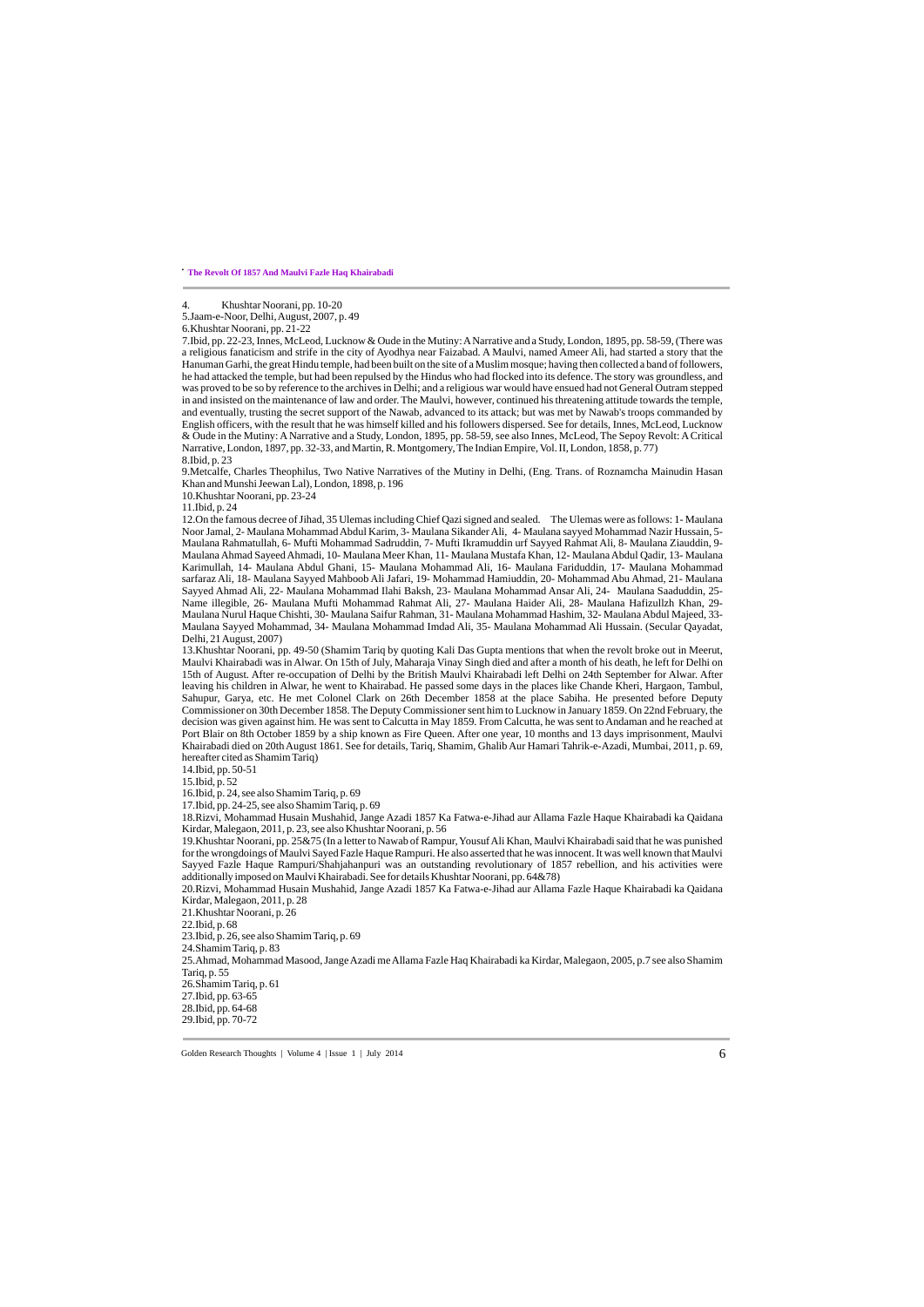30.Ibid, pp. 85-91 31.Ibid, pp. 94-95 32.Ibid, pp. 97-103



. **The Revolt Of 1857 And Maulvi Fazle Haq Khairabadi**

**Aijaz Ahmad** Associate Professor in History , YMD College, Nuh, Mewat, Haryana.